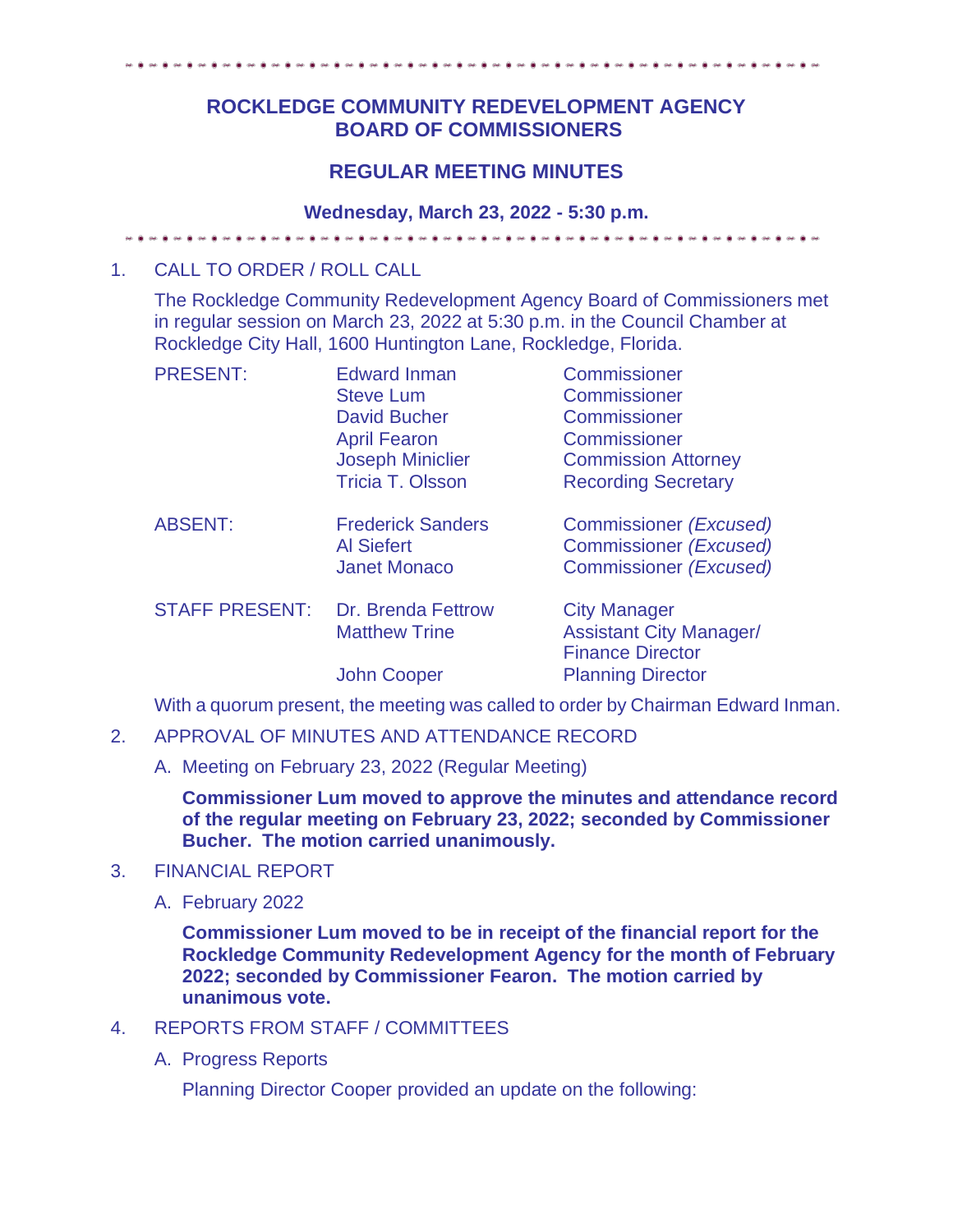## 1. Recent Events

- $\circ$  Wednesday-Friendsday, held on March 2, 2022 at the Rockledge Civic Hub
- 2. Upcoming Events
	- $\circ$  Trash Bash, April 9, 2022 from 8:00 a.m.  $-$  12:00 p.m. at Rockledge City **Hall**
	- $\circ$  21<sup>st</sup> Annual Charity Golf Tournament, May 14, 2022 at 7:00 a.m. at the Turtle Creek Golf Course
- 3. Facade Improvement Grant Program Update
	- o A total of \$61,844.94 in facade grant projects are in progress for Fiscal Year 2021 – 2022, and projects have been completed in the amount of \$30,000.00 for Fiscal Year 2021 – 2022.
- 4. Project Updates
	- o Barton Boulevard Road Diet

Planning Director Cooper informed the Board that the traffic study is still in the planning stage, and estimates are being considered.

o McKnight Family Sports Complex Multipurpose Building

Planning Director Cooper explained that this project is still in the planning stage.

o Traffic Signal Control Box Art Wraps

Planning Director Cooper informed the Board that the art wrap project has been completed and shared photos of the installed wraps throughout the city.

## 5. UNFINISHED BUSINESS

- o None
- 6. CONSENT BUSINESS
	- o None
- 7. NEW BUSINESS
	- A. Approval: FY 2021 Community Redevelopment Agency Annual Report

Planning Director Cooper presented the Fiscal Year 2021 Community Redevelopment Agency Annual Report, which is required by Florida Statute, Chapter 163, for submittal to the County Commission and other agencies. In addition, the report will be made available online.

**Commissioner Lum moved to approve the Fiscal Year 2021 Community Redevelopment Agency Annual Report; seconded by Commissioner Fearon. The motion carried unanimously.**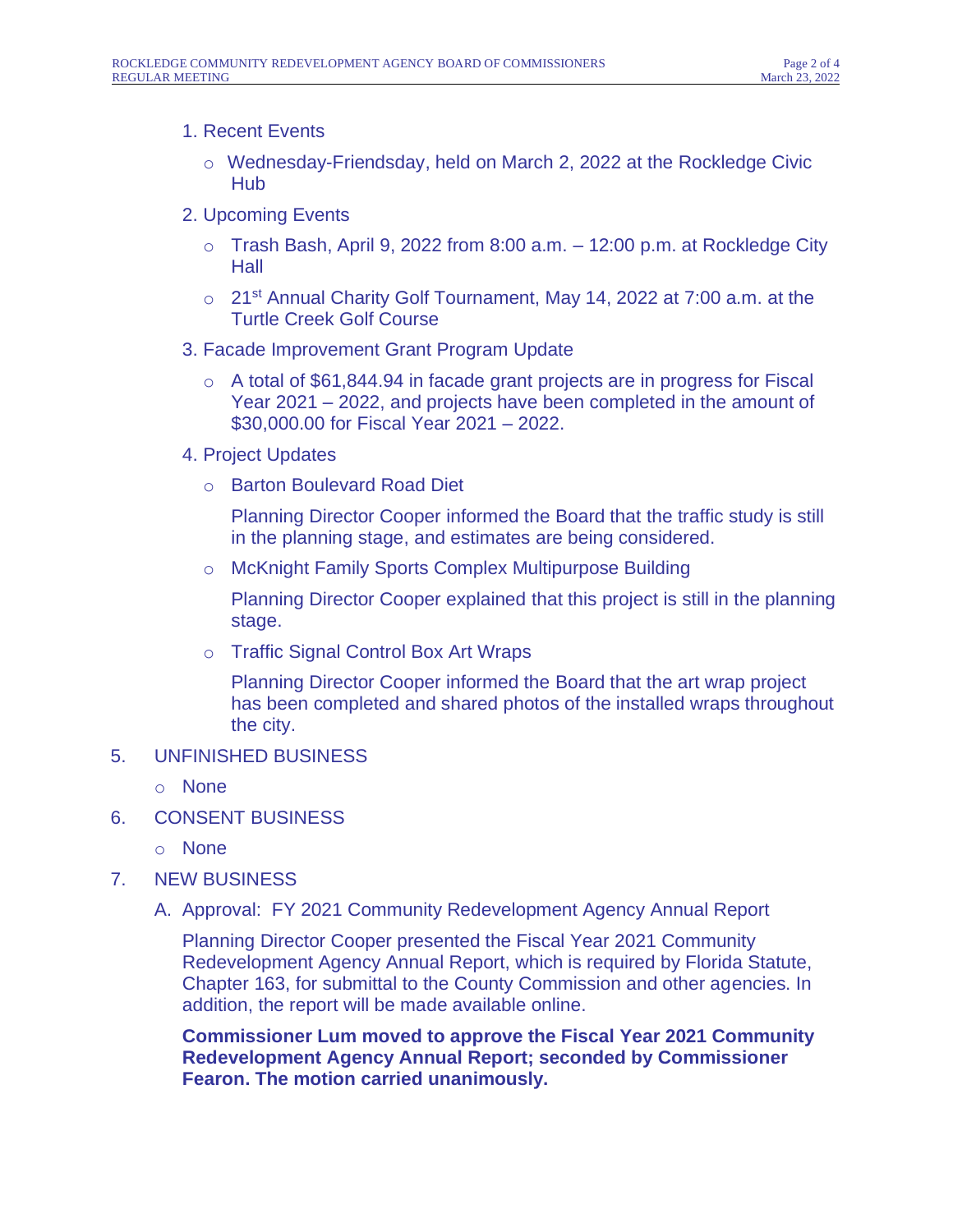## B. Approval: Don Griffin Trail Completion

Planning Director Cooper provided an update on the improvements of the Business Flare Phase II Implementation Plan at the McKnight Family Sports Complex. In order to complete the last portion of Phase II, paving is necessary from the Cogswell Street entrance around the northern portion of the trail connecting back to the Angela Avenue entrance. Planning Director Cooper noted that proposals were solicited from the City's continuing construction service providers and further explained that CK Contractors and Development is recommended based on cost and quality of work. Staff requested that the project be awarded to CK Contractors and Development in an amount not to exceed \$450,000.00.

City Manager Fettrow introduced Paul King from CK Contractors and Development in the audience and offered to answer questions from the Board. City Manager Fettrow added that, if approved, the trail will be used for future events to be hosted by the City of Rockledge.

Richard Swart, 1140 Serengeti Way, voiced his objections to the completion of the Don Griffin trail project, citing concerns about the environmental impact on the lake and safety concerns for pedestrians.

Planning Director Cooper gave a brief overview of the Business Flare survey of this project and its positive impact for the City of Rockledge. City Manager Fettrow reiterated that Lake Betsi would continue to be maintained by the City of Rockledge.

**Commissioner Lum moved to recommend approval of the proposed cost estimate for the completion of the Don Griffin Trail in an amount not to exceed \$450,000.00 and to forward the recommendation to City Council; seconded by Commissioner Bucher. The motion passed unanimously.**

#### C. Approval: Proposed Barnes Boulevard Streetscape/Landscape

Planning Director Cooper provided the Board with an updated cost sheet for consideration. Staff showed the conceptual designs from Susan Hall Landscape Architecture (SHLA) for the portion of Barnes Boulevard between Murrell Road and Fiske Boulevard, to include improvements to the stormwater pond and planting options for the medians. A paved walking path is planned to be installed around the pond, and clarification was given about the type of plants and trees to be planted to prevent damage to the medians. Staff requested that the Board recommend approval of the presented Scope of Work and cost estimates in an amount not to exceed \$670,000.00. The landscape architect was present in the audience to respond to questions.

City Manager Fettrow added that the community has shown an interest in and support of the development and improvements to Barnes Boulevard and the pond.

**Commissioner Fearon moved to recommend approval of the Scope of Work and cost estimates in an amount not to exceed \$670,000.00 and to forward the recommendation to City Council; seconded by Commissioner Bucher. The motion carried unanimously.**